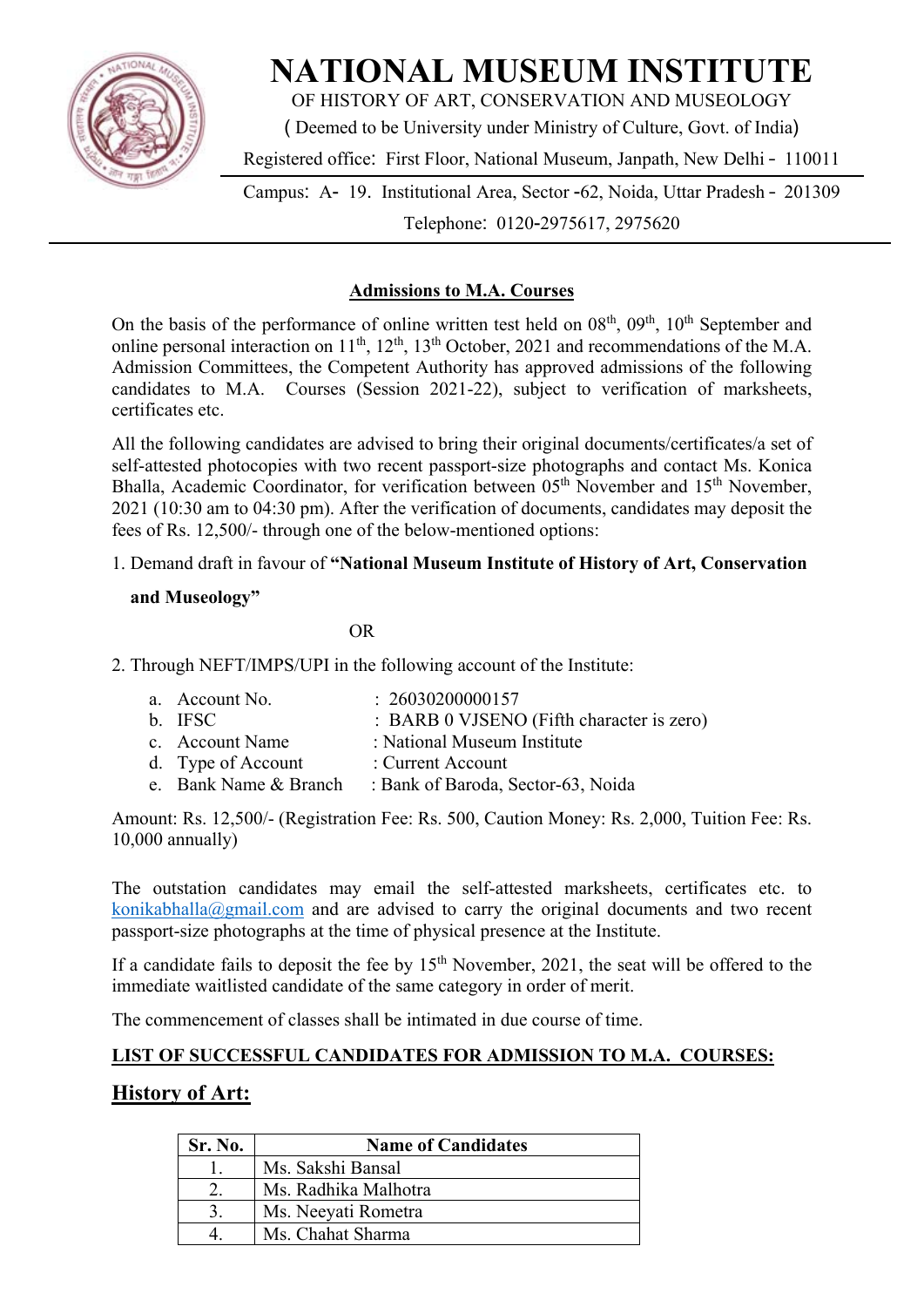| Ms. Bhargavi. G. Sawaleshwarkar |
|---------------------------------|
| Ms. Apoorva Mahajan             |
| Ms. Rachita Gurung              |
| Ms. Shreyanshi                  |
| Ms. Gopika. P                   |
| Ms. Mouli Choubey               |
| Ms. Srestha Das                 |
| Ms. Parisha Minocha             |
| Ms. Surbhi Pahwa                |
| Mr. Soumya Yadav                |
| Ms. Shweta                      |
| Ms. KH Gitashori Devi           |
| Ms. Mitul. M. Jugtawat          |
| Mr Priyank Pal                  |
| Ms. Shruti Patel                |
| Ms. Apoorva                     |
| Mr Vishwajeet                   |
| Mr Sumit Kumar                  |
| Ms. Neetu Kumari                |
| Ms. Temsuyangerla Pongen        |
| Mr Gautam Anand                 |
| Ms. Raveena                     |
|                                 |

## **Conservation:**

| Sr. No.          | <b>Name of Candidates</b>   |
|------------------|-----------------------------|
| 1.               | Ms. Sawarkar Krutika Kishor |
| 2.               | Mr Jainish Vig              |
| 3 <sub>1</sub>   | Ms. Pavni Anand             |
| $\overline{4}$ . | Ms. Ira Bhatnagar           |
| 5.               | Ms. Avika Naugain           |
| 6.               | Ms. Rohini Singh            |
| 7.               | Ms. Riya Maity              |
| 8.               | Mr Showkat Ahmad Rather     |
| 9.               | Mr Akshay Mewara            |
| 10.              | Mr Abhishek Chaurasia       |
| 11.              | Mr Ananth Gokul Das         |
| 12.              | Ms. Anshu Kumari            |
| 13.              | Mr Vishwajeet               |
| 14.              | Mr Lav Kumar Rajesh         |

## **Museology:**

| Sr. No. | <b>Name of Candidates</b> |
|---------|---------------------------|
|         | Ms. Srijita Bose          |
| 2.      | Ms. Priya Sharma          |
|         | Ms. Agrima Singh          |
|         | Ms. Soumya Sharma         |
|         | Mr Shivam Badola          |
| 6       | Ms. Sneha Gupta           |